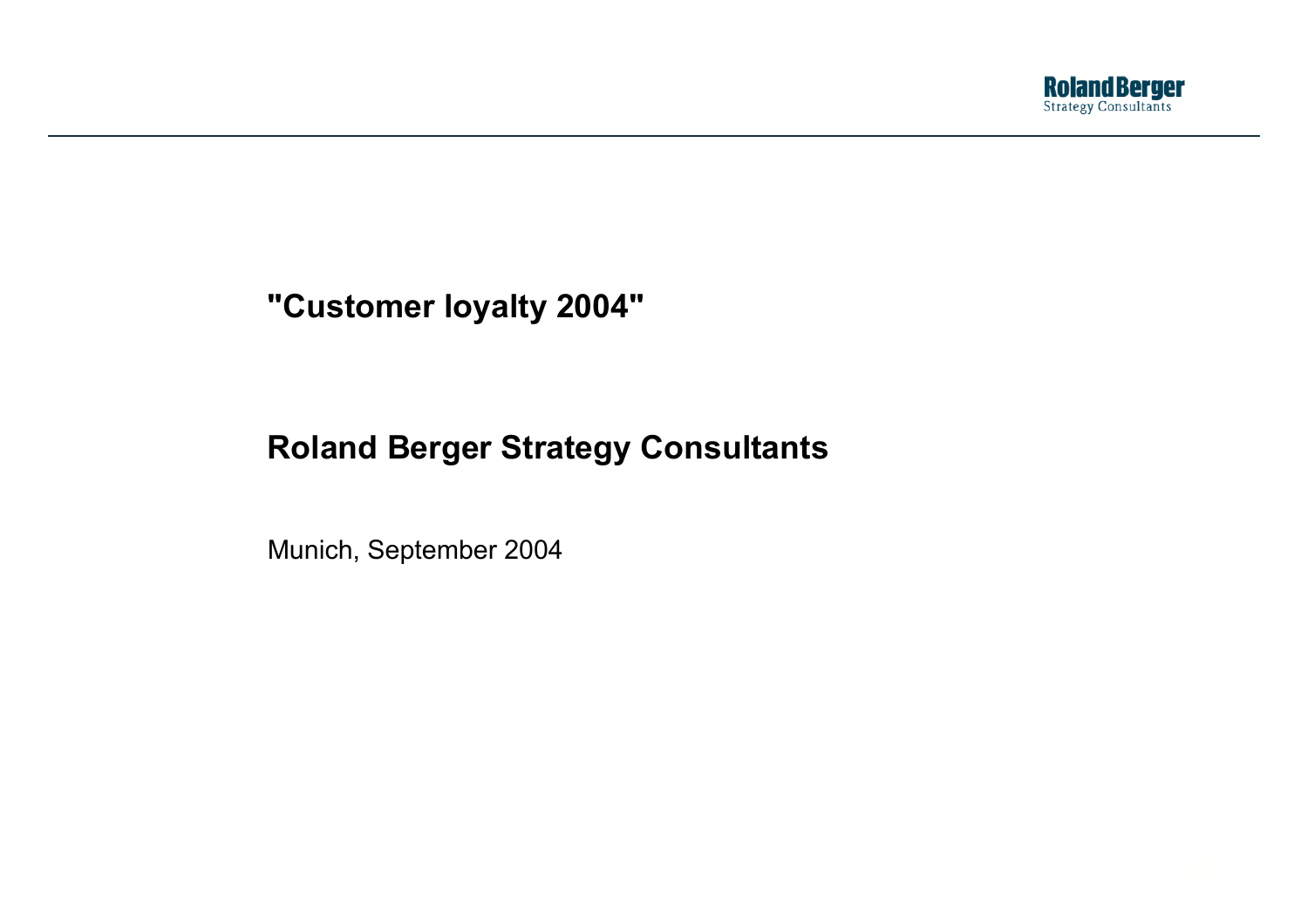

## **The goal of customer loyalty management is to better exploit the value of the customer base**

Exploitation of customer value

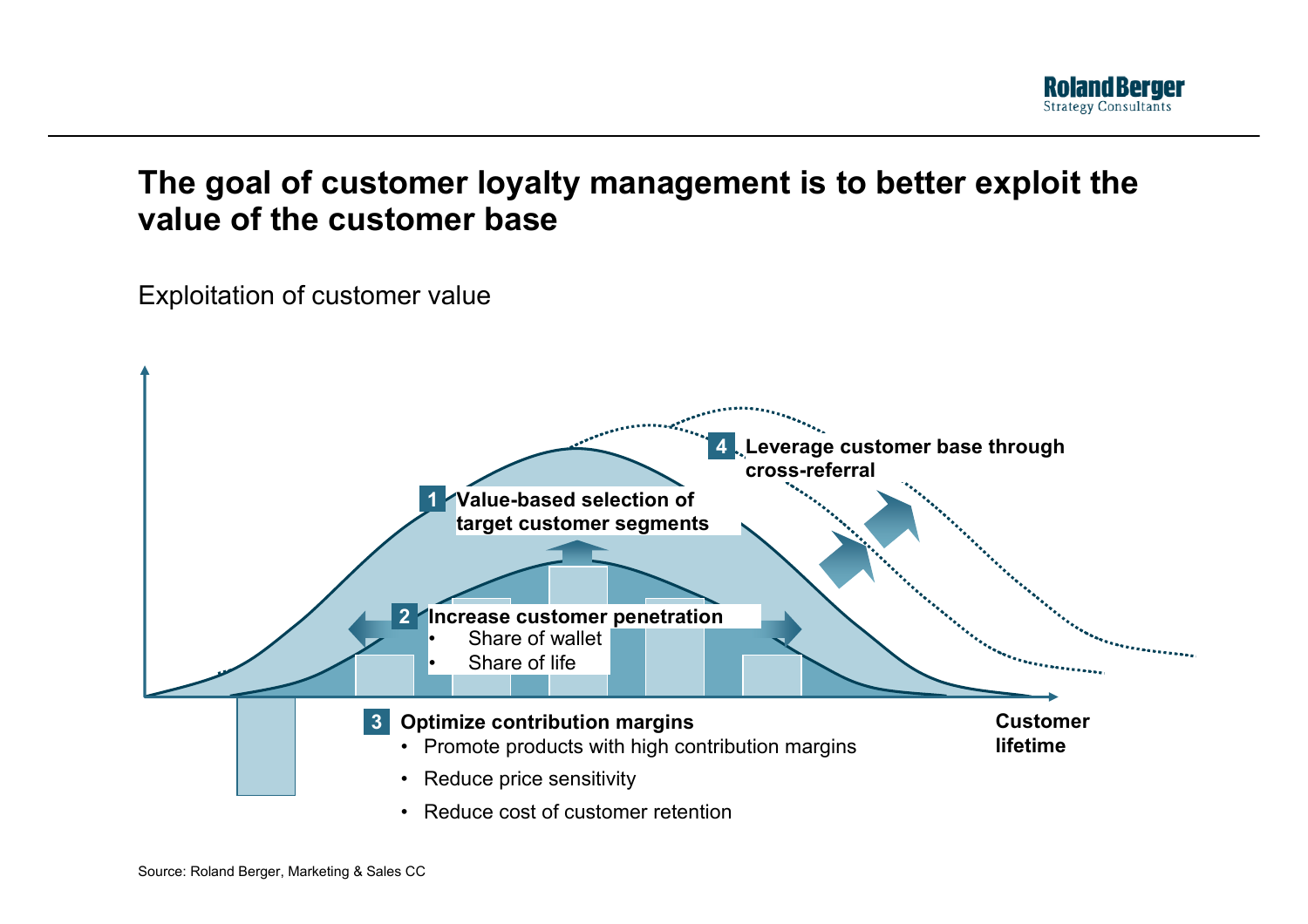

## **Companies recognize customer loyalty as <sup>a</sup> key issue, but it is often poorly implemented**

#### Customer loyalty in practice

| <b>CURRENT</b><br><b>RESEARCH</b>                                                                                                                                                                                   | <b>RESULTS</b>                                                                                                                                                                                                                                                                                                                                                                                                                                                          | <b>INTERPRETATION</b>                                                                                                                                                                                                                                                                                                                                               |
|---------------------------------------------------------------------------------------------------------------------------------------------------------------------------------------------------------------------|-------------------------------------------------------------------------------------------------------------------------------------------------------------------------------------------------------------------------------------------------------------------------------------------------------------------------------------------------------------------------------------------------------------------------------------------------------------------------|---------------------------------------------------------------------------------------------------------------------------------------------------------------------------------------------------------------------------------------------------------------------------------------------------------------------------------------------------------------------|
| <b>Customer loyalty</b><br>case studies 2004<br>10 case studies<br>based on interviews<br>with CRM experts<br>and desk research<br>• Roland Berger<br>customer loyalty<br>study 2003<br>82 leading B2C<br>companies | • Customer loyalty is the key<br>success factor in marketing<br>• Goals of customer loyalty<br>programs often not achieved<br>• Customer loyalty actions must be<br>integrated into the marketing<br>mix<br>Many complex approaches to<br>$\bullet$<br>customer loyalty exist, but<br>practical implementation is often<br>inadequate<br>• Customer data integration is<br>essential as the basis for segmen-<br>tation and differentiated customer<br>support concepts | • Customer loyalty recognized as a<br>success factor - many activities<br>already launched<br>• Lack of customer understanding<br>hinders success<br>$-$ Lack of data integration<br><b>Rudimentary segmentation</b><br>approaches<br>Success not always or not<br>adequately measured<br><b>Complexity of the concepts</b><br>requires pragmatic<br>implementation |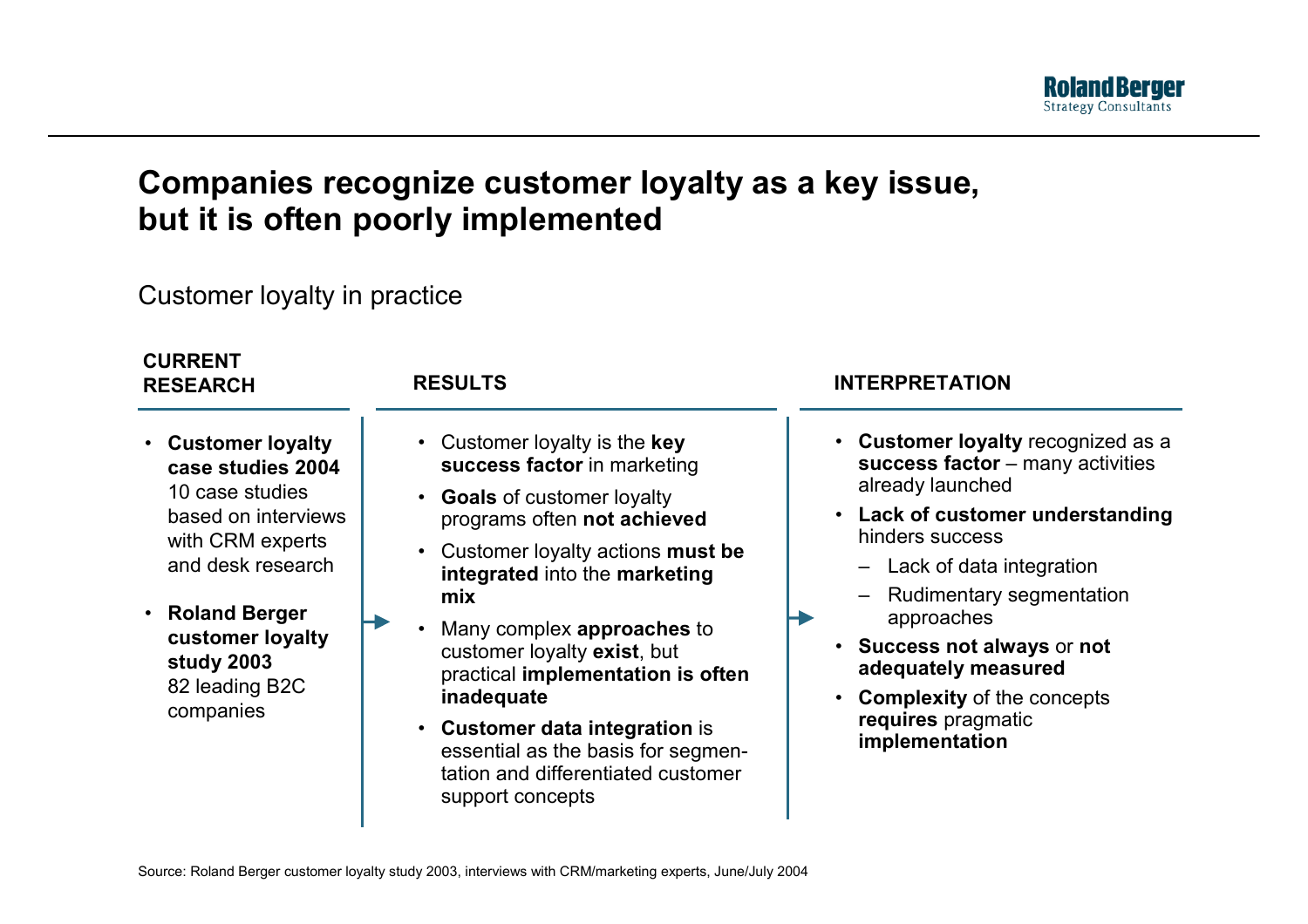

## **Companies interpret customer loyalty quite differently, which requires tailor-made concepts**

Quotes from marketing/CRM managers

| "It is hard to verify the link<br>between customer satisfaction<br>and customer loyalty in day-to-<br>day business."      | "Customer loyalty is achieved by<br>targeted adaptation of the<br>marketing mix. Pricing, sales<br>channels and communication<br>are segment-specific." | "Especially in retail, CRM lived<br>out in the form of a premium<br>brand has a decisive influence<br>on how the customer<br>experiences the brand." |
|---------------------------------------------------------------------------------------------------------------------------|---------------------------------------------------------------------------------------------------------------------------------------------------------|------------------------------------------------------------------------------------------------------------------------------------------------------|
| <b>European telecom-</b>                                                                                                  | <b>Large German bank</b>                                                                                                                                | <b>German automotive group</b>                                                                                                                       |
| munications provider                                                                                                      | "Customer loyalty actions cover all                                                                                                                     | "Customer loyalty aims in                                                                                                                            |
| "Customer surveys show that<br>even satisfied customers switch<br>to other brands, while<br>dissatisfied customers remain | activities which actively address<br>and support the customer."<br><b>Large German bank</b>                                                             | particular to achieve customer<br>connection by means of<br>advocacy for a brand."<br><b>Global automotive group</b>                                 |
| with our brand."<br><b>Global automotive group</b>                                                                        | "Customer loyalty is a strategic<br>success factor."<br>European mobile telecom-                                                                        | "To achieve customer loyalty,<br>you need more than just<br>customer satisfaction."<br>European mobile telecom-                                      |
|                                                                                                                           | munications provider                                                                                                                                    | munications provider                                                                                                                                 |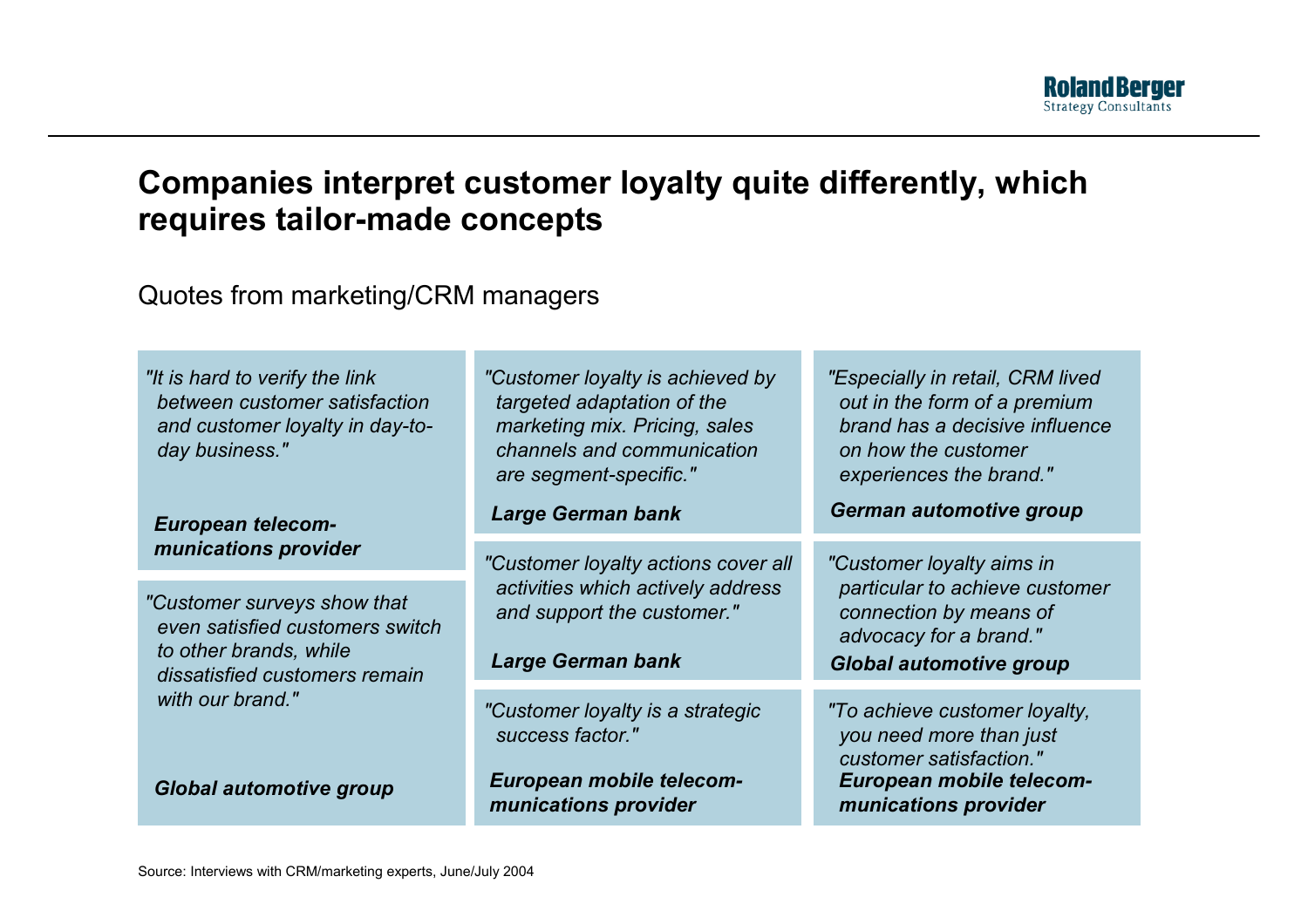

### **Customer loyalty campaigns are constantly being refined based on prioritized segments and client status**

#### Logic of the approach

| <b>Customer loyalty cycle</b> |                                           | <b>Content</b>                                                               | Our consulting approach                                                                     |  |
|-------------------------------|-------------------------------------------|------------------------------------------------------------------------------|---------------------------------------------------------------------------------------------|--|
|                               | <b>Analyze the current</b><br>situation   | Determine current segmentation<br>and customer loyalty<br>approaches         | Systematic, targeted analysis;<br>comparison with best-practice<br>companies (benchmarking) |  |
|                               | <b>Determine customer</b><br>segmentation | Expand and/or realign customer<br>segmentation                               | Project experience in customer<br>segmentation by value, needs,<br>lifecycle, etc.          |  |
|                               | Draw up segment-<br>specific concepts     | Introduce targeted customer<br>loyalty campaigns for prioritized<br>segments | Customer loyalty campaigns<br>including cards/points schemes<br>developed with customers    |  |
|                               | Implement/<br>monitor success             | <b>Quickly implement segment-</b><br>specific campaigns (quick wins)         | Activity management, business<br>planning, HELP tool, scenario<br>analysis                  |  |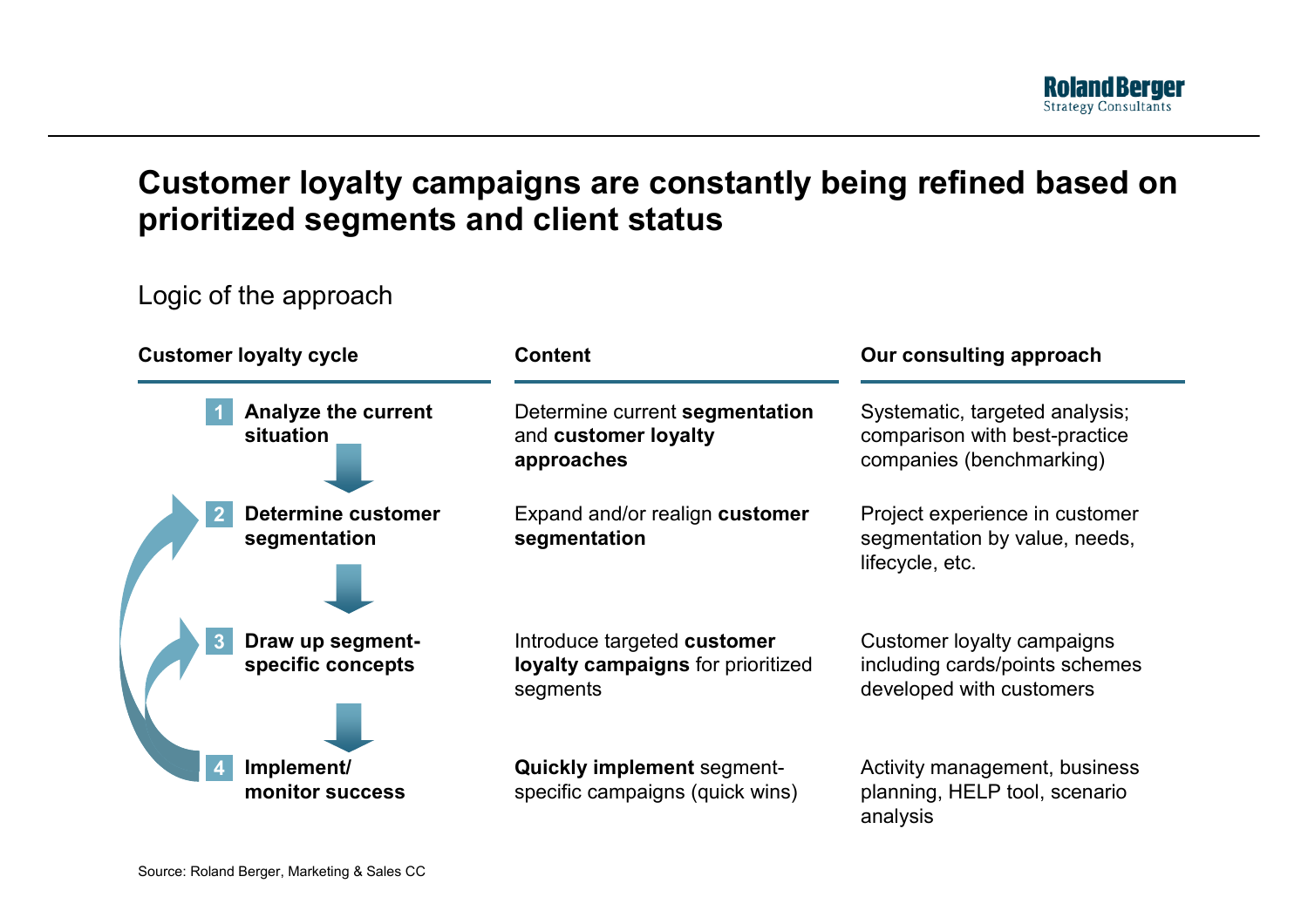

### **The Marketing & Sales CC has extensive skills in conducting and supporting customer loyalty projects**

| <b>TOOLS</b>                                                           |                                                                                              | <b>MARKET STUDIES AND DATABASES</b>                                             |                                                                      |
|------------------------------------------------------------------------|----------------------------------------------------------------------------------------------|---------------------------------------------------------------------------------|----------------------------------------------------------------------|
| • Segmentation approaches by customer<br>value and customer needs      |                                                                                              | • RB customer loyalty study 2003 conducted<br>among 82 leading German companies |                                                                      |
| • HELP = Holistic evaluation of loyalty<br>programs                    |                                                                                              | • Case collection with around 10 examples of<br>loyalty programs in practice    |                                                                      |
|                                                                        | <b>Collective skills in</b><br>customer loyalty within<br>the Marketing & Sales<br><b>CC</b> |                                                                                 | • HELP database with 170 customer<br>loyalty card programs in Europe |
| • Several projects in the following                                    |                                                                                              |                                                                                 | Issue paper on customer loyalty<br>$\bullet$                         |
| areas                                                                  |                                                                                              |                                                                                 | management                                                           |
| Customer segmentation (value, needs, etc.)                             |                                                                                              | • Dissertations and practical studies on                                        |                                                                      |
| Evaluating, designing, relaunching and                                 |                                                                                              | relevant topics                                                                 |                                                                      |
| implementing loyalty programs                                          |                                                                                              | - Drivers of customer loyalty                                                   |                                                                      |
| Developing and implementing customer<br>loyalty programs and campaigns |                                                                                              | - Customer lifecycle management                                                 |                                                                      |
|                                                                        |                                                                                              | • Speeches and articles                                                         |                                                                      |
| <b>PROJECT EXPERIENCE</b>                                              |                                                                                              |                                                                                 | <b>CONCEPTUAL KNOWLEDGE</b>                                          |